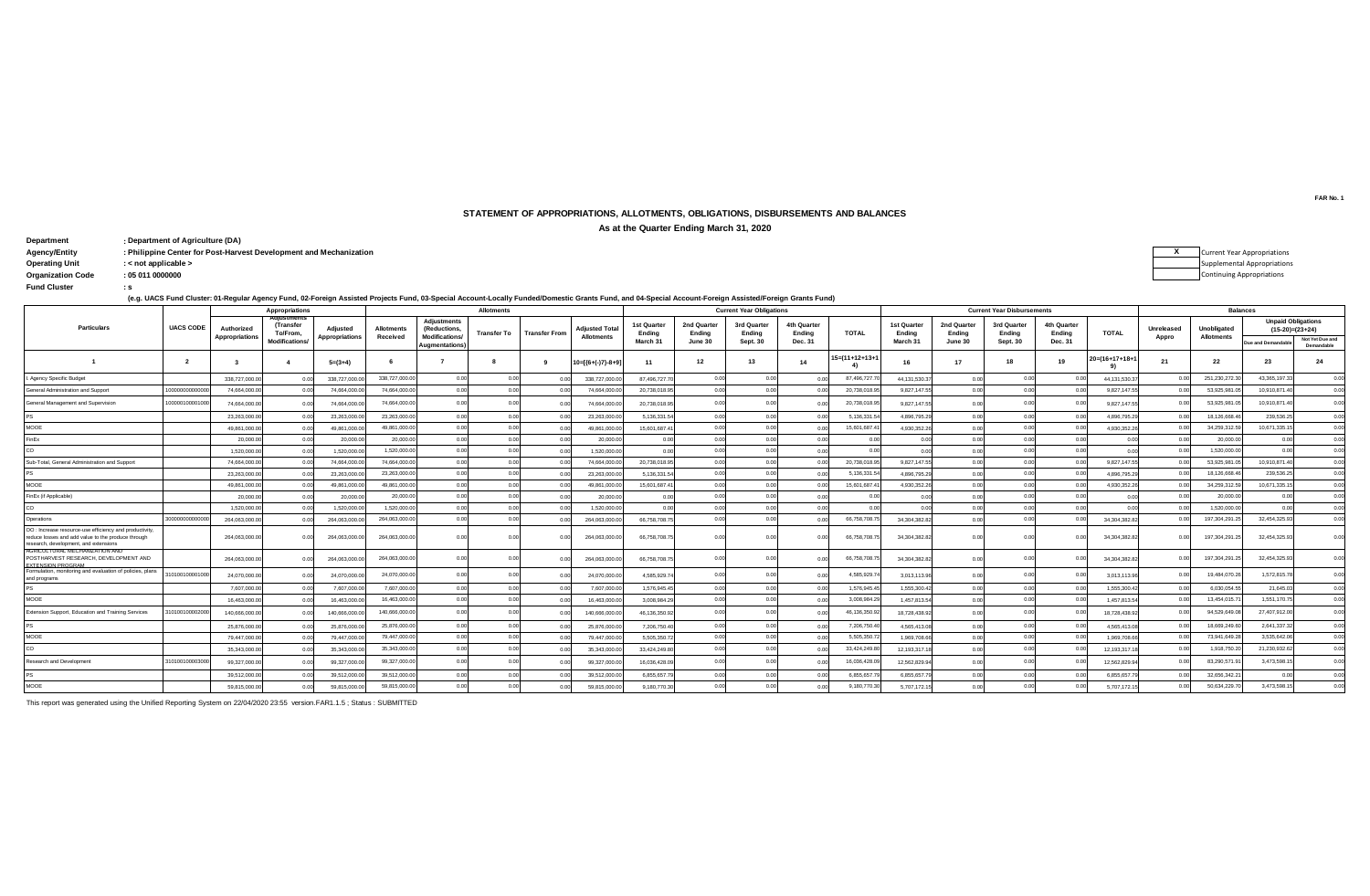| Department    | : Department of Agriculture (DA)                                   |  |
|---------------|--------------------------------------------------------------------|--|
| Agency/Entity | : Philippine Center for Post-Harvest Development and Mechanization |  |

**Agency/Entity :**

| <b>Operating Unit</b> |  |  |
|-----------------------|--|--|
|-----------------------|--|--|

**Operating Unit : < not applicable >**  $O$ rganization Code

**: Fund Cluster 01 Regular Agency Fund**

**(e.g. UACS Fund Cluster: 01-Regular Agency Fund, 02-Foreign Assisted Projects Fund, 03-Special Account-Locally Funded/Domestic Grants Fund, and 04-Special Account-Foreign Assisted/Foreign Grants Fund)**

|                                                  |                  |                              | Appropriations        |                                   |                               |                                                            | <b>Allotments</b> |                      |                                            | <b>Current Year Obligations</b> |                            |                       |                       |                            | <b>Current Year Disbursements</b> |                       |                       |                       |                                 | <b>Balances</b>     |                                  |                           |                               |
|--------------------------------------------------|------------------|------------------------------|-----------------------|-----------------------------------|-------------------------------|------------------------------------------------------------|-------------------|----------------------|--------------------------------------------|---------------------------------|----------------------------|-----------------------|-----------------------|----------------------------|-----------------------------------|-----------------------|-----------------------|-----------------------|---------------------------------|---------------------|----------------------------------|---------------------------|-------------------------------|
| Particulars                                      | <b>UACS CODE</b> | Authorized<br>Appropriations | (Transfer<br>To/From, | Adjusted<br><b>Appropriations</b> | <b>Allotments</b><br>Received | <b>Adjustments</b><br>(Reductions,<br><b>Modifications</b> | Transfer To       | <b>Transfer From</b> | <b>Adjusted Total</b><br><b>Allotments</b> | 1st Quarter<br>Ending           | 2nd Quarter<br>Ending      | 3rd Quarter<br>Endina | 4th Quarter<br>Endina | <b>TOTAL</b>               | 1st Quarter<br>Endina             | 2nd Quarter<br>Ending | 3rd Quarter<br>Ending | 4th Quarter<br>Ending | <b>TOTAL</b>                    | Unreleased<br>Appro | Unobligated<br><b>Allotments</b> | <b>Unpaid Obligations</b> | $(15-20)=(23+24)$             |
|                                                  |                  |                              | <b>Modifications</b>  |                                   |                               | Augmentations                                              |                   |                      |                                            | March 31                        | June 30                    | <b>Sept. 30</b>       | Dec. 31               |                            | March 31                          | June 30               | <b>Sept. 30</b>       | Dec. 31               |                                 |                     |                                  | Due and Demandabl         | Not Yet Due and<br>Demandable |
|                                                  | $\overline{2}$   | $\mathbf{3}$                 |                       | $5=(3+4)$                         |                               |                                                            |                   | - 9                  | $0=[(6+(-)7)-8+9]$                         | 11                              | 12                         | 13                    | 14                    | $15 = (11 + 12 + 13 + 11)$ | 16                                | 17                    | 18                    | 19                    | $20 = (16 + 17 + 18 + 1)$<br>9) | 21                  | 22                               | 23                        | 24                            |
| Sub-Total, Operations                            |                  | 264,063,000                  |                       | 264,063,000.                      | 264,063,000.0                 | 0.00                                                       | 0 <sub>0</sub>    | 0.00                 | 264,063,000.                               | 66,758,708.7                    | 0.00                       | 0.00                  |                       | 66,758,708.7               | 34,304,382.8                      | 0.00                  | 00                    |                       | 34,304,382.8                    | 0.00                | 197,304,291.2                    | 32,454,325.9              | 0.00                          |
|                                                  |                  | 72,995,000                   |                       | 72,995,000.                       | 72.995.000.0                  | 0.00                                                       | 0 <sub>0</sub>    |                      | 72,995,000.                                | 15,639,353.6                    | 0.00                       | 0.00                  |                       | 15.639.353.6               | 12,976,371.2                      | 0.OC                  | 00                    |                       | 12,976,371.                     | 00                  | 57.355.646.3                     | 2.662.982.3               | 0.00                          |
| MOOE                                             |                  | 155,725,000                  |                       | 155,725,000.                      | 155,725,000.0                 | 0.0                                                        | 0 <sub>0</sub>    | 0.00                 | 155,725,000.0                              | 17,695,105.3                    | 0.00                       | 0.00                  |                       | 17,695,105.3               | 9,134,694.3                       | 0.00                  |                       |                       | 9,134,694.3                     | 0.00                | 138,029,894.6                    | 8,560,410.9               | 0.00                          |
| FinEx (if Applicable)                            |                  |                              |                       |                                   |                               | 0.01                                                       | 0 <sub>0</sub>    | 0.00                 |                                            | 0 <sub>0</sub>                  |                            | 0.00                  |                       |                            | 0 <sub>0</sub>                    | 0.00                  |                       |                       |                                 | 0.00                | 0 <sub>0</sub>                   | 0 <sub>0</sub>            | 0.00                          |
|                                                  |                  | 35,343,000                   |                       | 35,343,000                        | 35,343,000.                   | 0.01                                                       | 0 <sub>0</sub>    |                      | 35,343,000.                                | 33,424,249.8                    | 0 <sup>0<sup>c</sup></sup> | 0.00                  |                       | 33,424,249.8               | 12,193,317.1                      | 0.00                  |                       |                       | 12,193,317.                     | 0.00                | 1,918,750.2                      | 21,230,932.6              | 0.00                          |
| Sub-Total, I. Agency Specific Budget             |                  | 338,727,000                  |                       | 338,727,000                       | 338,727,000.0                 | 0.00                                                       | 0 <sub>0</sub>    |                      | 338,727,000.                               | 87,496,727.                     |                            | 0.00                  |                       | 87,496,727.7               | 44, 131, 530.3                    |                       |                       |                       | 44, 131, 530.                   | 0.00                | 251,230,272.3                    | 43.365.197.3              | 0.00                          |
|                                                  |                  | 96,258,000                   |                       | 96,258,000                        | 96,258,000.0                  | 0.00                                                       | 0.00              |                      | 96.258.000.                                | 20,775,685.                     | 0.00                       | 0.00                  |                       | 20,775.685.1               | 17,873,166.5                      |                       | 00                    |                       | 17,873,166.                     | 0.00                | 75.482.314.82                    | 2.902.518.60              | 0.00                          |
| <b>JOON</b>                                      |                  | 205,586,000                  |                       | 205,586,000                       | 205,586,000.0                 | 0.00                                                       | 0 <sub>0</sub>    |                      | 205.586.000.                               | 33.296.792.7                    |                            | 0.00                  |                       | 33,296,792.7               | 14.065.046.6                      |                       |                       |                       | 14.065.046.6                    | 0.00                | 172,289,207.2                    | 19,231,746.1              | 0.00                          |
| FinEx (if Applicable)                            |                  | 20,000.                      |                       | 20,000.                           | 20,000.0                      | 0.00                                                       | 0.00              |                      | 20,000.0                                   | 00                              |                            | 0.00                  |                       | 0.01                       |                                   |                       |                       |                       |                                 | 0.00                | 20,000.00                        | 0.00                      | 0.00                          |
|                                                  |                  | 36,863,000                   |                       | 36,863,000                        | 36,863,000.0                  | 0.01                                                       | 0 <sub>0</sub>    |                      | 36.863.000.                                | 33.424.249.8                    |                            | 0.00                  |                       | 33,424,249.80              | 12.193.317.1                      |                       |                       |                       | 12.193.317.                     | 0.00                | 3,438,750.2                      | 21,230,932.6              | 0.00                          |
| Automatic Appropriations                         |                  | 7.239.000.                   | 467.931.              | 7.706.931.                        | 7,239,000.0                   | 467,931.0                                                  | 0.00              | 0.00                 | 7.706.931.                                 | 2.135.368.                      | 0.00                       | 0.00                  |                       | 2,135,368.1                | 1,110,679.7                       | 0.00                  | 000                   |                       | 1.110.679.                      | 0.00                | 5,571,562.8                      | 1,024,688.32              | 0.00                          |
| Specific Budgets of National Government Agencies |                  | 7,239,000.0                  | 467,931.              | 7,706,931.                        | 7,239,000.0                   | 467,931.0                                                  | 0.00              | 0.00                 | 7,706,931.0                                | 2,135,368.1                     | 0.00                       | 0.00                  |                       | 2,135,368.1                | 1,110,679.7                       | 0.00                  | 0.00                  | 0.0                   | 1,110,679.7                     | 0.00                | 5,571,562.8                      | 1,024,688.32              | 0.00                          |
| Retirement and Life Insurance Premiums           |                  | 7,239,000.0                  | 467,931.              | 7,706,931.                        | 7,239,000.0                   | 467,931.0                                                  | 0.00              | 0.00                 | 7,706,931.0                                | 2,135,368.1                     | 0.00                       | 0.00                  |                       | 2,135,368.1                | 1,110,679.7                       | 0.00                  | 0.00                  | n c                   | 1,110,679.7                     | 0.00                | 5,571,562.8                      | 1,024,688.32              | 0.00                          |
|                                                  |                  | 7,239,000.0                  | 467,931.0             | 7,706,931.                        | 7,239,000.0                   | 467,931.0                                                  | 0.00              | 0.00                 | 7,706,931.0                                | 2,135,368.1                     | 0.00                       | 0.00                  |                       | 2,135,368.1                | 1,110,679.7                       | 0.00                  | 0.00                  | 0.0                   | 1,110,679.7                     | 0.00                | 5,571,562.8                      | 1,024,688.32              | 0.00                          |
| Sub-total II. Automatic Appropriations           |                  | 7,239,000.0                  | 467,931.              | 7,706,931.                        | 7,239,000.0                   | 467,931.0                                                  | 0.00              | 0.00                 | 7,706,931.0                                | 2,135,368.1                     | 0.00                       | 0.00                  |                       | 2,135,368.1                | 1,110,679.7                       | 0.00                  | 0.00                  | 00                    | 1,110,679.7                     | 0.00                | 5,571,562.8                      | 1,024,688.32              | 0.00                          |
|                                                  |                  | 7,239,000.0                  | 467,931.              | 7,706,931.                        | 7,239,000.0                   | 467,931.0                                                  | 0.00              | 0.00                 | 7,706,931.0                                | 2,135,368.                      | 0.00                       | 0.00                  |                       | 2,135,368.1                | 1,110,679.7                       | 0.00                  | 0.00                  |                       | 1,110,679.                      | 0.00                | 5,571,562.8                      | 1.024.688.3               | 0.00                          |
| <b>MOOE</b>                                      |                  | 0.00                         |                       |                                   | 00                            | 0.00                                                       | 0 <sub>0</sub>    | 0.00                 | 0.00                                       | 0.00                            |                            | 0.00                  | 00                    | 0 <sub>0</sub>             | 0.00                              | 0.00                  | 0.00                  |                       | 0 <sup>0</sup>                  | 00                  | 0.00                             | 0 <sub>0</sub>            | 0.00                          |
| inEx                                             |                  | 0.00                         |                       | 00                                |                               | 0.00                                                       | 0.01              | 0.00                 | 0.00                                       | 0.00                            |                            | 0.00                  | 00                    | 0.00                       | 0.00                              | 0.00                  | 000                   |                       | 0 <sup>1</sup>                  | 00                  | 0.0                              |                           | 0.00                          |
|                                                  |                  | 0.00                         |                       |                                   | 00                            | 0.0                                                        | 0 <sub>0</sub>    | 0.00                 | 0.00                                       | 0.00                            |                            | 0.00                  | 00                    | 0.00                       | 0.OC                              | 0.00                  | 000                   |                       | 0 <sup>1</sup>                  | 0.00                | 0.0                              | 0 <sub>0</sub>            | 0.00                          |
| Special Purpose Fund                             |                  | 0.00                         | 6,856,299.            | 6,856,299.0                       | 00                            | 6,856,299.0                                                | 0.01              | 0.00                 | 6,856,299.0                                | 0.00                            |                            | 0.00                  |                       | 0.00                       | 0.OC                              | 0.00                  | 000                   |                       | 0 <sup>o</sup>                  | 0.00                | 6,856,299.00                     | 00                        | 0.00                          |
| Miscellaneous Personnel Benefits Fund            |                  |                              | 6.856.299.            | 6,856,299.0                       | 0 <sup>0</sup>                | 6,856,299.0                                                | 0 <sub>0</sub>    | 0.00                 | 6.856.299.0                                | 0.00                            |                            | 0.00                  |                       | 0.00                       | 0.OC                              |                       | 000                   |                       | 0 <sup>1</sup>                  | 00                  | 6,856,299.0                      | 0 <sub>0</sub>            | 0.00                          |
|                                                  |                  |                              | 6,856,299.            | 6,856,299.0                       | 0.01                          | 6,856,299.0                                                | 0.00              | 0.00                 | 6,856,299.0                                | 0.00                            | 00                         | 0.00                  | 00                    | 0.00                       | 0.00                              | 0.00                  | 00                    |                       | 0 <sup>0</sup>                  | 0.00                | 6,856,299.00                     | 0.00                      | 0.00                          |
| Sub-total III. Special Purpose Fund              |                  |                              | 6,856,299.            | 6,856,299.                        | 0.01                          | 6.856.299.0                                                | 0.00              | 0.00                 | 6,856,299.0                                | 0.00                            | 00                         | 0.00                  | 00                    | 0.00                       | 0.00                              | 0.00                  | 00                    |                       | 0 <sup>0</sup>                  | 0.00                | 6,856,299.00                     |                           | 0.00                          |
|                                                  |                  |                              | 6,856,299.            | 6,856,299.0                       | 0.01                          | 6,856,299.0                                                | 0.00              | 0.00                 | 6,856,299.00                               | 0.00                            | 00                         | 0.00                  | 00                    | 0.00                       | 0.00                              | 0.00                  | 00                    | 00                    | 0 <sup>0</sup>                  | 0.00                | 6,856,299.00                     | 0 <sub>0</sub>            | 0.00                          |
| <b>MOOE</b>                                      |                  |                              |                       |                                   | 0 <sup>0</sup>                | 0.01                                                       | 0.01              | 0.00                 | 0 <sub>0</sub>                             | 0.00                            | 00                         | 0.00                  |                       | 0.00                       | 0.00                              | 0.00                  | 00                    |                       | 0 <sup>1</sup>                  | 0.00                | 0.00                             | 0 <sup>0</sup>            | 0.00                          |
| inEx                                             |                  |                              |                       |                                   | 00                            | 0.01                                                       | 0 <sub>0</sub>    |                      | 0.00                                       | 0.00                            |                            | 0.00                  | 00                    | 0.00                       | 0.00                              | 0.00                  | 00                    |                       | 0 <sup>0</sup>                  | 0.00                | 0.00                             |                           | 0.00                          |
|                                                  |                  |                              |                       |                                   | 0.01                          | 0.0                                                        | 0.00              | 0.00                 | 00                                         | 0 <sub>0</sub>                  |                            | 0.00                  | 0 <sub>0</sub>        | 0.00                       | 0 <sub>0</sub>                    | 0.00                  | 00                    | 00                    |                                 | 0.00                | 0.00                             | 0.00                      | 0.00                          |
| <b>GRAND TOTAL</b>                               |                  | 345,966,000                  | 7,324,230.            | 353,290,230.                      | 345,966,000.0                 | 7.324.230.0                                                | 0.00              |                      | 353,290,230.0                              | 89,632,095.8                    |                            | 0.00                  |                       | 89.632.095.81              | 45,242,210.1                      | 0.00                  | 00                    |                       | 45,242,210.                     | 0.00                | 263.658.134.1                    | 44.389.885.65             | 0.00                          |
|                                                  |                  | 103,497,000                  | 7,324,230.0           | 110,821,230.0                     | 103,497,000.0                 | 7,324,230.0                                                | 0.00              |                      | 110.821.230.0                              | 22.911.053.2                    | 0.00                       | 0.00                  |                       | 22,911,053.2               | 18.983.846.3                      | 0.00                  | 00                    |                       | 18,983,846.3                    | 0.00                | 87,910,176.7                     | 3,927,206.92              | 0.00                          |
| MOOE                                             |                  | 205,586,000                  |                       | 205,586,000                       | 205,586,000.0                 | 0.00                                                       | 0.00              |                      | 205,586,000.                               | 33,296,792.7                    | 0.00                       | 0.00                  |                       | 33,296,792.7               | 14,065,046.6                      | 0.00                  | 0 <sub>0</sub>        |                       | 14,065,046.6                    | 0.00                | 172,289,207.2                    | 19,231,746.11             | 0.00                          |
| inEx                                             |                  | 20,000.0                     |                       | 20,000.                           | 20,000.0                      | 0.00                                                       | 0 <sub>0</sub>    | 0.00                 | 20,000.0                                   | 0 <sub>0</sub>                  | 0.00                       | 0.00                  |                       | 0 <sub>0</sub>             | 0 <sub>0</sub>                    | 0.00                  | 00                    |                       |                                 | 0.00                | 20,000.0                         | 0.00                      | 0.00                          |
|                                                  |                  | 36.863.000.00                |                       | 36.863.000.                       | 36,863,000.0                  | 0.00                                                       | 0.00              | 0.00                 | 36,863,000.00                              | 33.424.249.80                   | 0.00                       | 0.00                  | 0.00                  | 33,424,249.80              | 12.193.317.18                     | 0.00                  | 0.00                  |                       | 12.193.317.1                    | 0.00                | 3,438,750.20                     | 21,230,932.62             | 0.00                          |

This report was generated using the Unified Reporting System on 22/04/2020 23:56 version.FAR1.1.5 ; Status : SUBMITTED

Current Year Appropriations Supplemental Appropriations Continuing Appropriations